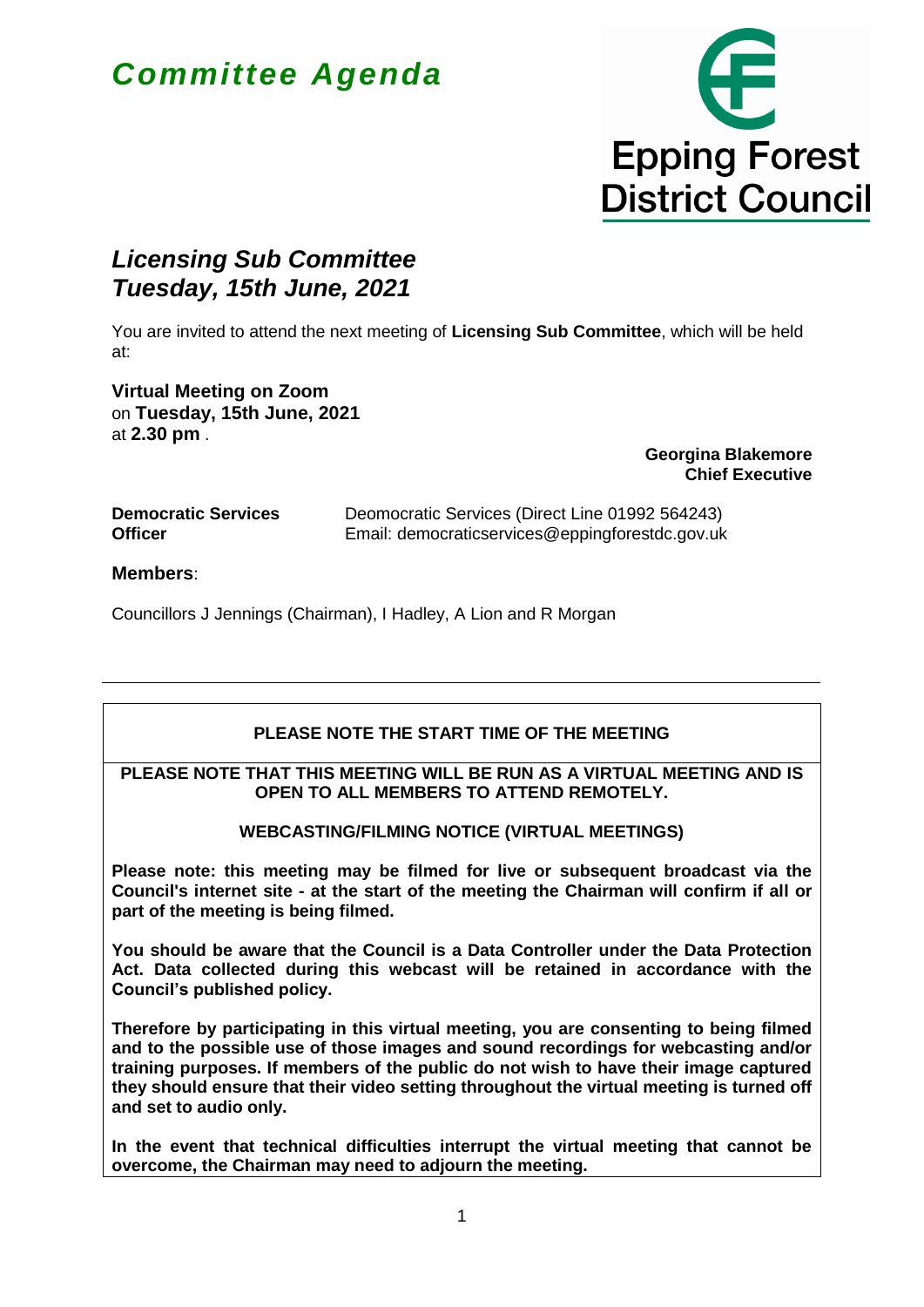**If you have any queries regarding this, please contact the Corporate Communications Manager on 01992 564039.**

#### **1. WEBCASTING INTRODUCTION**

1. This virtual meeting is to be webcast. Members are reminded of the need to unmute before speaking.

2. The Chairman will read the following announcement:

"I would like to remind everyone present that this meeting will be broadcast live to the internet (or filmed) and will be capable of repeated viewing (or another use by such third parties).

Please could I also remind Members of the Public who have registered to speak that they will be admitted to the meeting at the appropriate time.

Please also be aware that if technical difficulties interrupt the meeting that cannot be overcome, I may need to adjourn the meeting."

#### **2. APOLOGIES FOR ABSENCE**

#### **3. DECLARATIONS OF INTEREST**

To declare interests in any item on this agenda.

#### **4. PROCEDURES FOR THE CONDUCT OF A VIRTUAL MEETING (Pages 5 - 6)**

Please find attached the revised procedures for holding and attending a virtual meeting of the Licensing Sub-Committee.

#### **5. PROCEDURE FOR THE CONDUCT OF BUSINESS (Pages 7 - 12)**

To note the adopted procedure for the conduct of business by the Sub-Committee.

#### **6. LICENSING ACT 2003 - APPLICATION FOR A PREMISES LICENCE FOR 6 BRADWELL ROAD, BUCKHURST HILL, ESSEX, IG9 6BY (Pages 13 - 60)**

To consider the attached report.

#### **7. LICENSING ACT 2003- APPLICATION FOR A PREMISES LICENCE FOR PITCH 1, NORTH WEALD MARKET, NORTH WEALD AIRFIELD, MERLIN WAY, NORTH WEALD BASSETT (Pages 61 - 98)**

To consider the attached report.

#### **8. EXCLUSION OF PUBLIC AND PRESS**